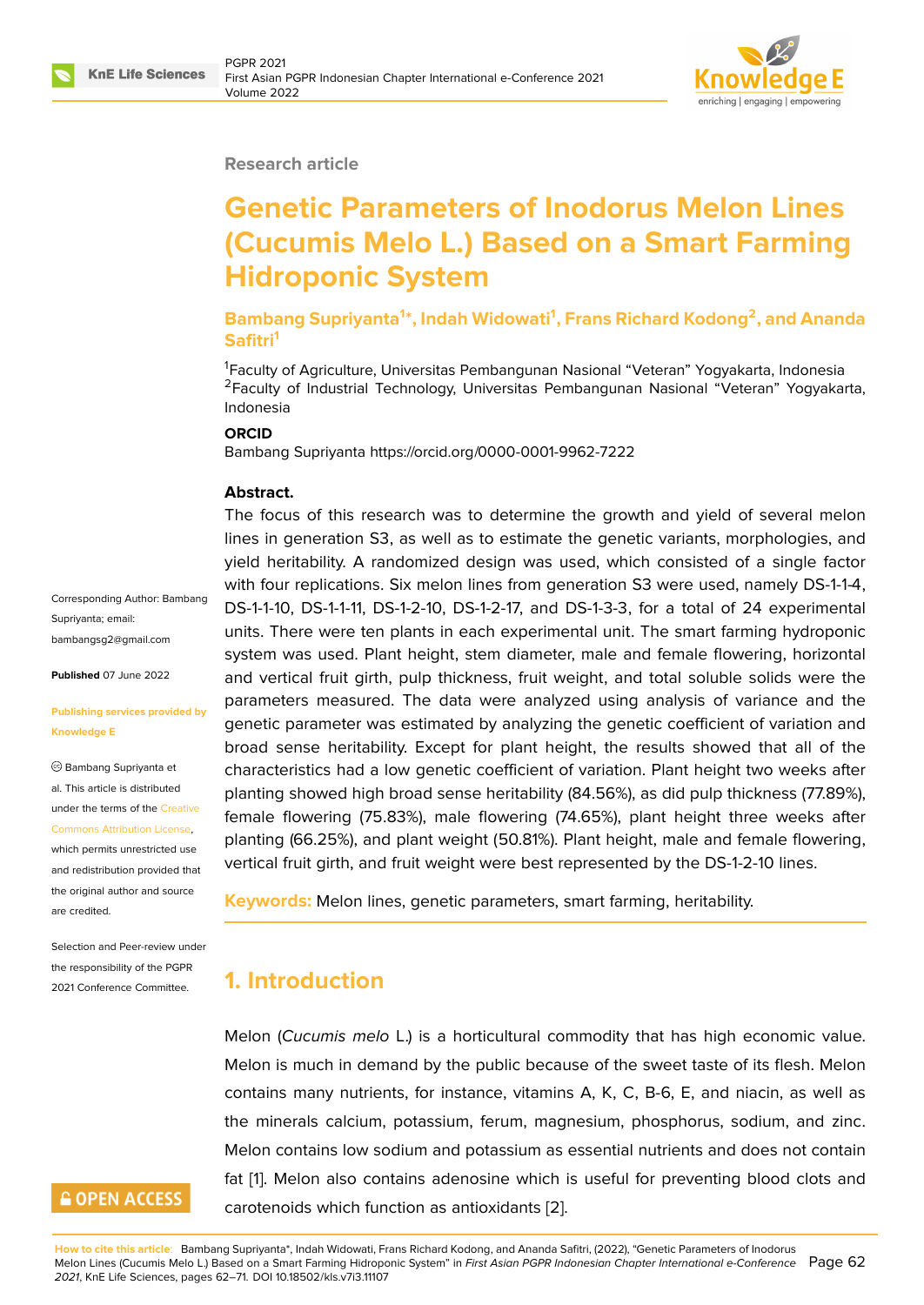Melon plants have any variation of fruit characters. The varietion of fruit characters consists of size, shape, skin and flesh color, the texture of fruit flesh, sweetness level, and aroma. One of melon fruit types is inodorus which has a smooth fruit skin without a mesh and it colors white or yellow [3]. Inodorus melon fruit shapes round to oval. The flesh of inodorus melon type has a crunchy texture and it colors green or orange.

Hybrid melons have the dominance which they have the same shape and the quality and high growth capability. One of t[he](#page-8-1) attempts to obtain hybrid variety is through the formation of plant lines. It aims to attain plant populations with homogenous peculiarities. Plant traits can be known through the estimation of the genetic parameters, so it is adequate for determining the direction, method, and target to be achieved through plant breeding activities. It becomes effective with the estimated value of genetic parameters [4].

Heritability in a broad sense is the proportion of genotype variance compared to phenotypic variance. The high heritability value in a broad sense (h $^2\mathstrut_{bs}$ ) indicates that [th](#page-8-2)e genotype variance is relatively larger in controlling a character compared to the phenotypic variance. If the heritability value in the broad sense is low, the character appearance is more influenced by environmental variety, so that the improvement of the character through plant breeding has not been effective [4].

Hydroponics is a method of cultivating plants without using soil media and plant nutrient needs are met by nutrient solutions [2]. Smart farming is a future agricultural concept, the application of the *Internet of Things* in agricultur[e c](#page-8-2)an ease the monitoring and remote control of the conditions of planting media and plant growth automatically and it is on a scheduled basis through web [pa](#page-8-3)ges [5]. The utilization of hydroponics based on a smart farming system in melon cultivation is expected to increase plant growth and yield. Research needs to be done which can support the effectiveness of estimating the genetic parameters of melon plants w[hi](#page-8-4)ch are related to the application of a hydroponic culture system based on smart farming.

# **2. Methodology**

The tools used were hoe, shovel, nursery tray, stationery, raffia rope, ladder, sprayer, knife, scissors, bucket, roll meter, caliper, refractometer, digital scale, bricks, sticky trap, TDS (Total Dissolved Solids) meter, pH meter, PVC pipe, PE hose, water tower (*toren*) with 300 and 2000liter capacity, water pump, fertigation hose, misting hose, nozzle misting, iron stem, microclimate sensor, *Habibi Dose* and *Habibi Grow* equipment.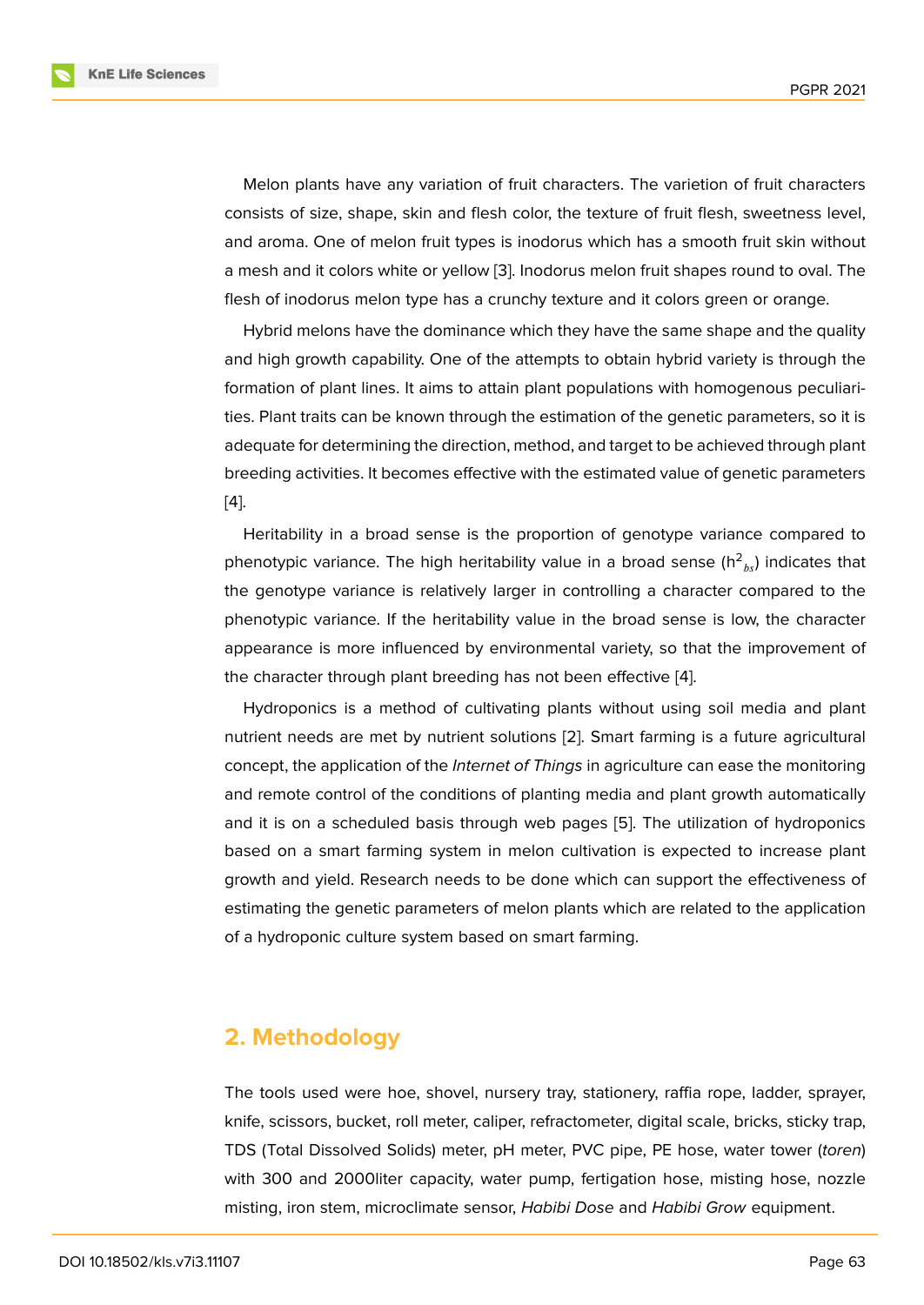Meanwhile, the materials utilized in this research were the seeds of 6 lines S3 generation melon, namely DS-1-1-4, DS-1-1-10, DS-1-1-11, DS-1-2-10, DS-1-2 -17, and DS-1- 3-3. Other stuffs were planter bag, cocopeat, husk charcoal, compost, AB mix fertilizer, trichoderma, neem leaf vegetable pesticide, carbofuran, propineb, and small rope.

This research was a field experiment conducted in the CV greenhouse. *Agroniaga* or Market of Agriculture Products used a single factor Completely Randomized Design (CRD) with four replications. The levels employed were 6 lines of S3 generation melon fruits, consisting of DS-1-1-4 (A), DS-1-1-10 (B), DS-1-1-11 (C), DS-1-2 -10 (D), DS-1-2-17 (E), and DS-1-3-3 (F). Each experimental unit consisted of 10 plants.

Parameters observed included plant height and stem diameter which were observed and measured when the plants were 2 and 3 WAP (Weeks After Planting), the flowering age of stamen (male flower), the flowering age of pistil (female flower), horizontal circumference, vertical circumference, flesh thickness, fruit weight, and sweetness level.

### **3. Result and Discussion**

| Lines            | Mean     |          |  |  |
|------------------|----------|----------|--|--|
|                  | PH 2 WAP | PH 3 WAP |  |  |
| DS-1-1-4         | 39,74 с  | 113,41 b |  |  |
| DS-1-1-10        | 51,66 b  | 120,99 b |  |  |
| <b>DS-1-1-11</b> | 27,25 с  | 95,00 b  |  |  |
| DS-1-2-10        | 95,24 a  | 190,41 a |  |  |
| DS-1-2-17        | 54,00 b  | 128,42 b |  |  |
| DS-1-3-3         | 44,58 b  | 118,58 b |  |  |

Table 1: Mean Plant Height (PH) at The Age of 2 and 3 WAP (cm).

Note: The numbers in each column followed by the same letter indicate that there is no significant difference according to the Scott-Knott test at 5% level.

Table 1 shows that the result of plant height analysis in all lines increases at the observation of plants aged of 3 WAP (Weeks After Planting). The plant height of the DS-1-2-10 Lines is significantly higher than the other lines, namely 95.24 cm at the age of 2 WAP and 190.41 cm at the age of 3 WAP. Height growth in plants is related to elongation and cell division events. Height growth occurs within the intercalary meristems of the internodes. The segment lengthens as a result of the increasing number and enlargement of the cells [2].

Note: The numbers in each column followed by the same letter indicate that there is no significant difference according to [the](#page-8-3) Scott-Knott test at 5% level.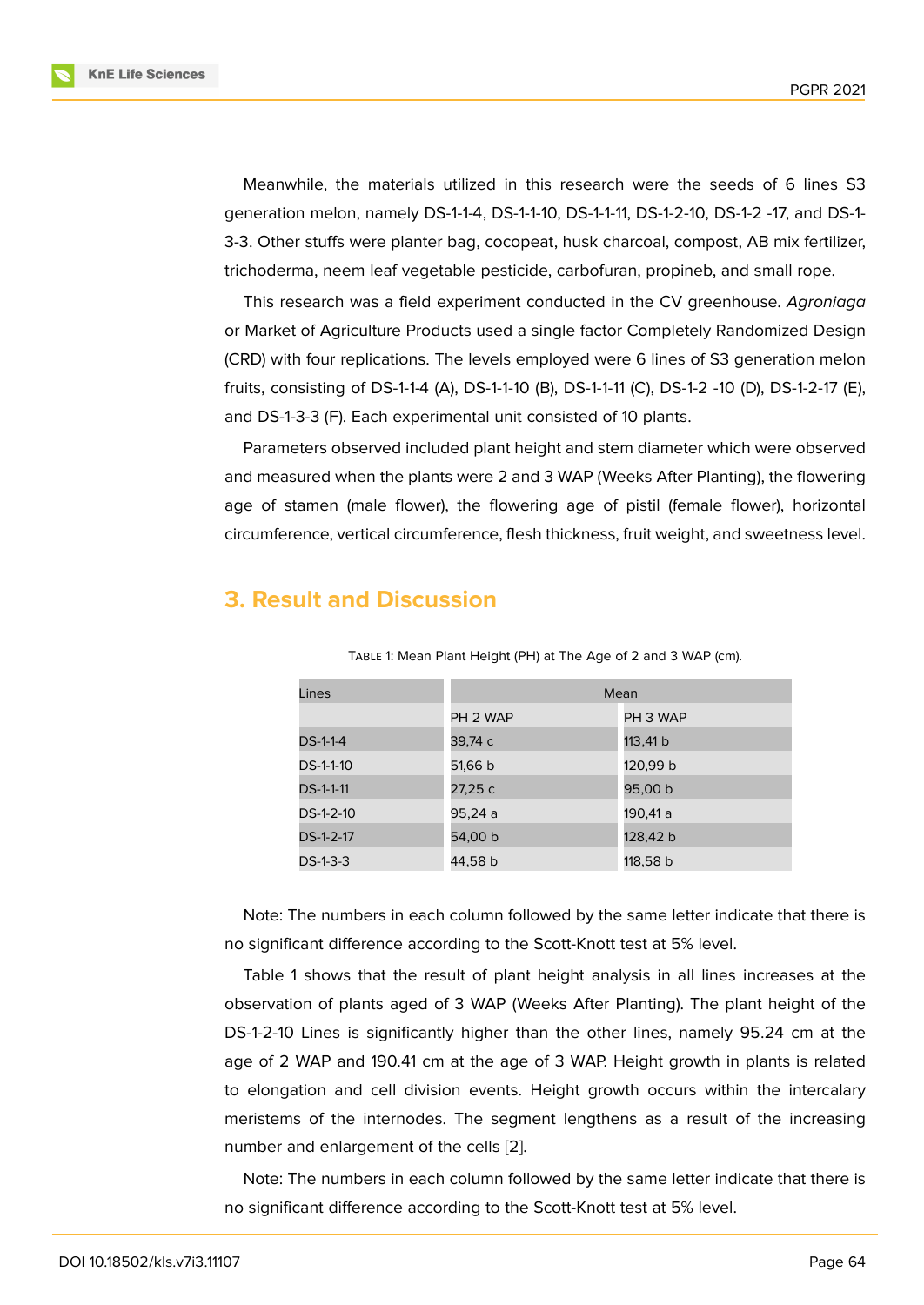| Lines            | Mean     |          |  |
|------------------|----------|----------|--|
|                  | SD 2 WAP | SD 3 WAP |  |
| DS-1-1-4         | 0.94a    | 1,25 a   |  |
| DS-1-1-10        | 0.92a    | 1,27 a   |  |
| <b>DS-1-1-11</b> | 0,82 a   | 1,18 a   |  |
| DS-1-2-10        | 0,81 a   | 1,25 a   |  |
| DS-1-2-17        | 0,83 a   | 1,21 a   |  |
| DS-1-3-3         | 1.00 a   | 1,36 a   |  |

Table 2: Mean of Stem Diameter (SD) at Ages 2 and 3 WAP (cm).

Table 2 indicates that there is no significant difference between the lines in the stem diameter parameters at the age of 2 and 3 WAP. Therefore, this case reveals that all the lines have strong stems so that they have the opportunity to produce heavier fruit weights. The larger the diameter of the stem, the greater the xylem as a carrier of nutrients and water from the soil proceeds in more nutrients and water from the soil. As a result, the quantity of photosynthesis is getting higher which causes an increase in the formation of flowers and fruit [6].

| Lines            | Mean    |         |  |
|------------------|---------|---------|--|
|                  | AFM     | AFF     |  |
| DS-1-1-4         | 23,75 a | 30,00 a |  |
| DS-1-1-10        | 20,25 b | 27,75 b |  |
| <b>DS-1-1-11</b> | 25,50 a | 30,50 a |  |
| DS-1-2-10        | 16,50 с | 24,25 с |  |
| DS-1-2-17        | 23,50 a | 28,25 b |  |
| DS-1-3-3         | 21,50 a | 27,75 b |  |

Table 3: Mean Age of Flowering of Male (AFM) and Female (AFF) Flowers (days).

Note: The numbers in each column followed by the same letter indicate that there is no significant difference according to the Scott-Knott test at 5% level.

Table 3 points out that there are significant differences between the lines on the age of the flowering of stamen (male flower) and pistil (female flower). The DS-1-2-10 Lines has a male flowerage of 16.5 days after planting (DAP) and a female flowerage of 24.25 DAP which was significantly more mature than the other lines. The sooner the flowers appear, the faster the melon harvest will be. Each Lines has a different generative growth time which can be influenced by the genetic composition of each Lines so that the flowering time is also different. The differences in genetic composition are one of the factors causing the diversity of plant appearances. The genetic differences of each line will be expressed in various plant traits that include the form and function of the plant so as to produce a diversity of plant growth [7].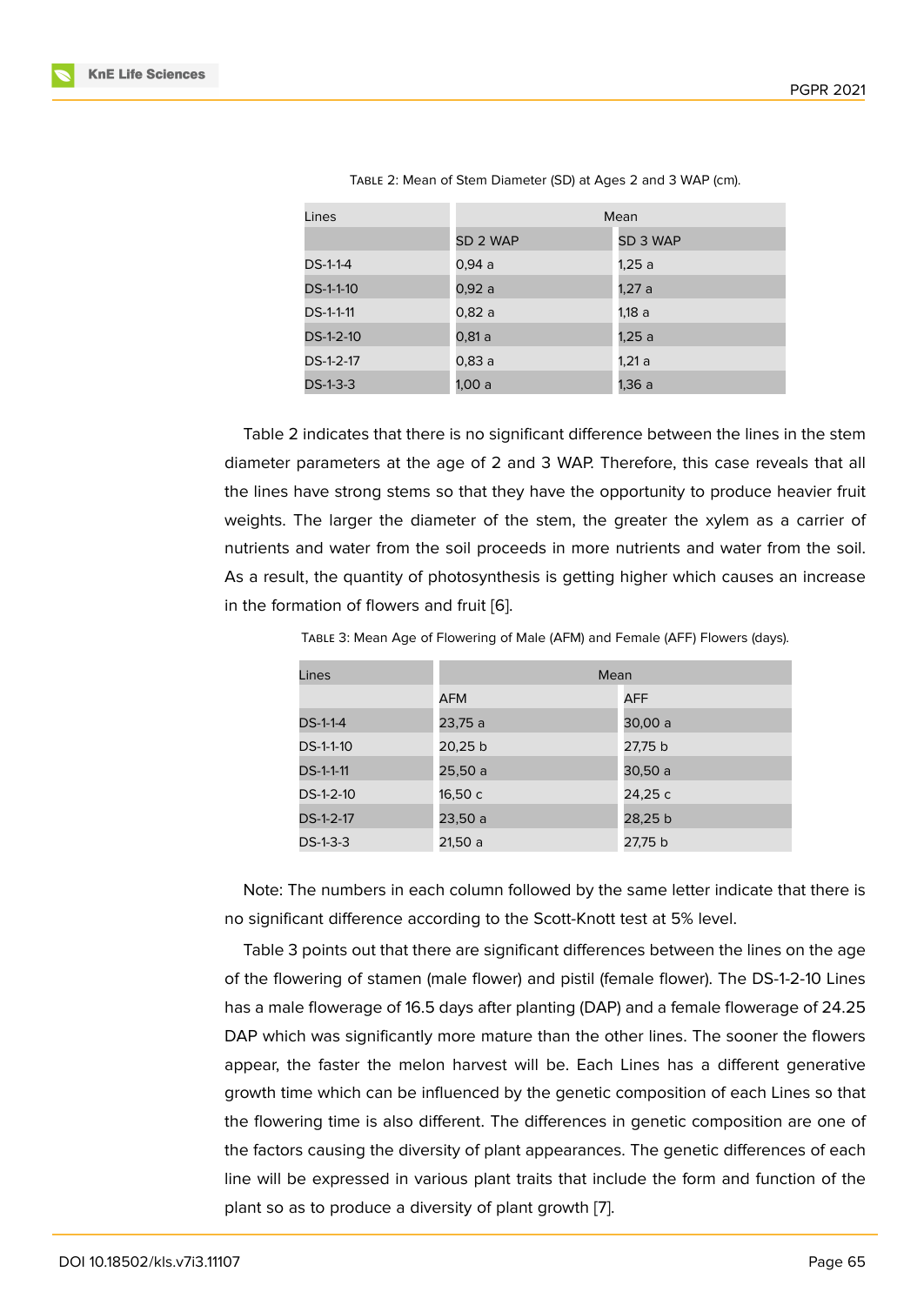| Lines            | Mean    |         |  |  |
|------------------|---------|---------|--|--|
|                  | HC.     | VC.     |  |  |
| DS-1-1-4         | 42,81 a | 45,17 a |  |  |
| <b>DS-1-1-10</b> | 44,40 a | 45.83 a |  |  |
| <b>DS-1-1-11</b> | 42,03 a | 43,15 b |  |  |
| $DS-1-2-10$      | 43,91 a | 48,03 a |  |  |
| DS-1-2-17        | 38,96 b | 42,05 b |  |  |
| $DS-1-3-3$       | 40,91 b | 41,35 b |  |  |

| Table 4: Mean Horizontal Circumference (HC) and Vertical Circumference (VC) (cm). |  |  |
|-----------------------------------------------------------------------------------|--|--|
|-----------------------------------------------------------------------------------|--|--|

Note: The numbers in each column followed by the same letter indicate that there is no significant difference according to the Scott-Knott test at 5% level.

Table 4 presents that the DS-1-1-10 Lines with a horizontal circumference of 44.4 cm is significantly larger than the other lines, but not significantly different from the DS-1- 2-10, DS-1-1-4, and DS-1-1-11 stains. Meanwhile, the vertical circumference of the DS-1-2- 10 Lines, which measures 48.03 cm, is significantly larger than the other lines but not significantly different from the DS-1-1-10 and DS-1-1-4 lines. Melon fruit circumference can be determined by the number of fruits per plant and the interaction between genetic and environmental factors [8].

|  | TABLE 5: Average Thickness of Fruit Flesh (cm). |
|--|-------------------------------------------------|
|--|-------------------------------------------------|

| Lines            | Mean   |
|------------------|--------|
| $DS-1-1-4$       | 3,52c  |
| <b>DS-1-1-10</b> | 4,28 a |
| <b>DS-1-1-11</b> | 3,71 b |
| DS-1-2-10        | 3,94 b |
| DS-1-2-17        | 3,09 d |
| $DS-1-3-3$       | 3,84 b |

Note: The numbers in each column followed by the same letter indicate that there is no significant difference according to the Scott-Knott test at 5% level.

The mean flesh thickness data shown in Table 5 indicates that the DS-1-1-10 lines with 4.28 cm flesh thickness is undoubtedly thicker than the other lines. The thickness of the flesh is one of the characteristics of the quality of the melon. The thickness of the fruit flesh can be caused by the number of fruit maintenances per plant, the maintenance of one fruit per plant produces fruit with a greater flesh thickness than the maintenance of two fruits per plant. The maximum accumulation of photosynthate in the fruit can boost the thickness of the flesh, which means the thicker the flesh, the greater the weight of the fruit will be [9].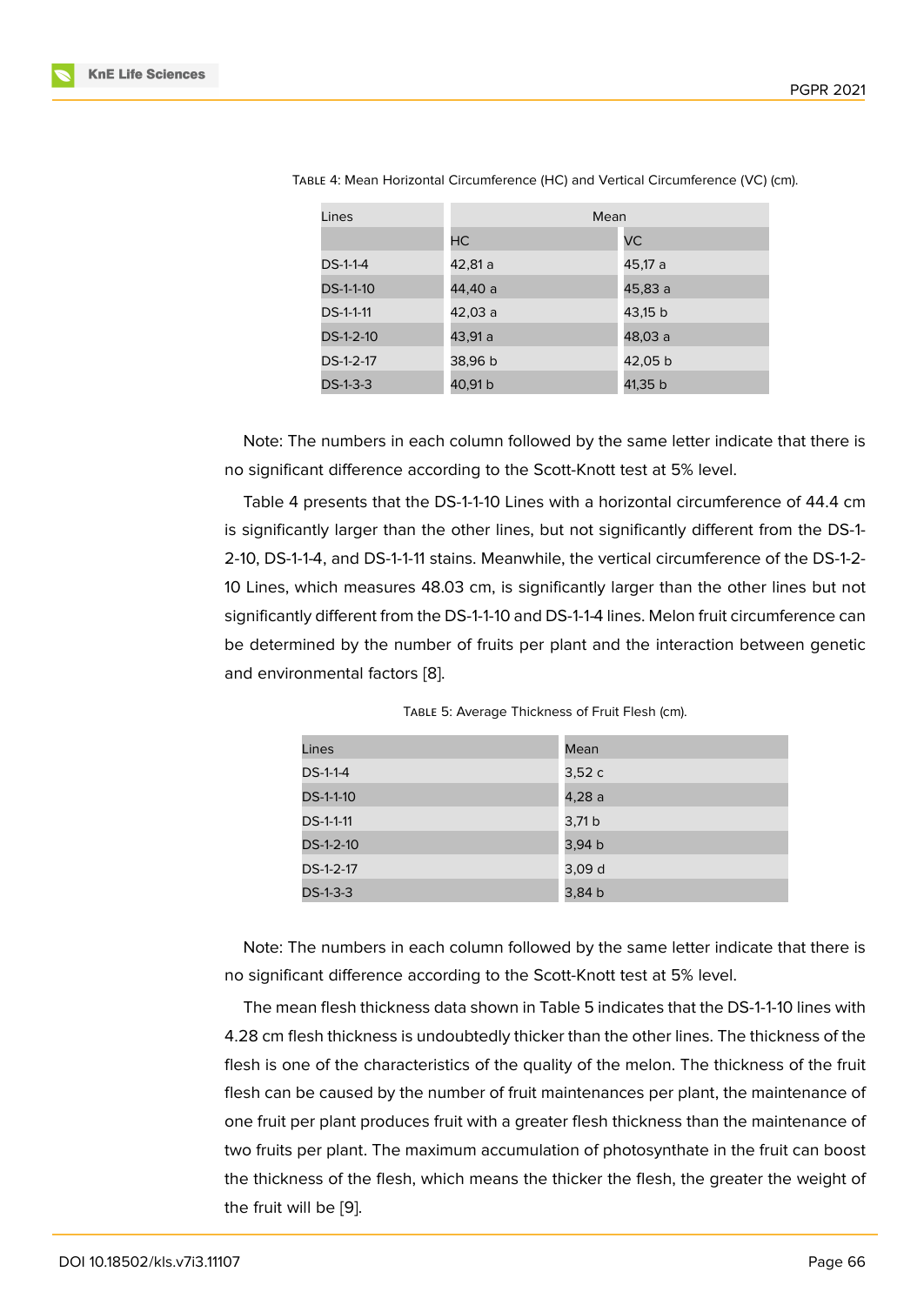| Lines            | Mean      |
|------------------|-----------|
| DS-1-1-4         | 1319,65 a |
| DS-1-1-10        | 1429,82 a |
| <b>DS-1-1-11</b> | 1189,78 b |
| DS-1-2-10        | 1436,85 a |
| DS-1-2-17        | 981,21 b  |
| $DS-1-3-3$       | 1134,41 b |

#### TABLE 6: Average Fruit Weight (g).

Note: The numbers in each column followed by the same letter indicate that there is no significant difference according to the Scott-Knott test at 5% level.

The result of the analysis in the Table 6 explains that the DS-1-2-10 lines with a fruit weight of 1436.85 g is significantly larger than the other lines, but not significantly different from the DS-1-1-10 and DS-1-1-4 lines. The DS-1-2-10 Lines is expected to produce more photosynthate than the other lines. Fruit weight is the net result of the photosynthesis process so that it can affect the quality and quantity of a plant [10]. The decrease of assimilation due to respiration and translocation can affect the production of a plant. The greater the fruit weight of a plant indicates that the productivity of the plant is also greater [11].

| TABLE 7: Average Sweetness Level (brix). |  |  |  |
|------------------------------------------|--|--|--|
|------------------------------------------|--|--|--|

| Lines      | Mean    |
|------------|---------|
| $DS-1-1-4$ | 12,79 a |
| DS-1-1-10  | 12,66 a |
| DS-1-1-11  | 12,58 a |
| DS-1-2-10  | 11,33 a |
| DS-1-2-17  | 13,00 a |
| $DS-1-3-3$ | 13,00 a |

Note: The numbers in each column followed by the same letter indicate that there is no significant difference according to the Scott-Knott test at 5% level.

Table 7. The Average of Sweetness Level. The level of sweetness is one of the quality determinants of melon. Table 7 implies that there is no important difference between the lines on the character of the sweetness level. This case occurs because the accumulation of sucrose depends on the expression of the genotype and environmental factors. The genotype expresses the sweet flesh taste as a result of the high sucrose accumulator of metabolic processes. Meanwhile, the environment plays a role in influencing genotype expression during the period of sucrose accumulation. If the period of sucrose accumulation raises, there will be an increased sugar in the fruit [10].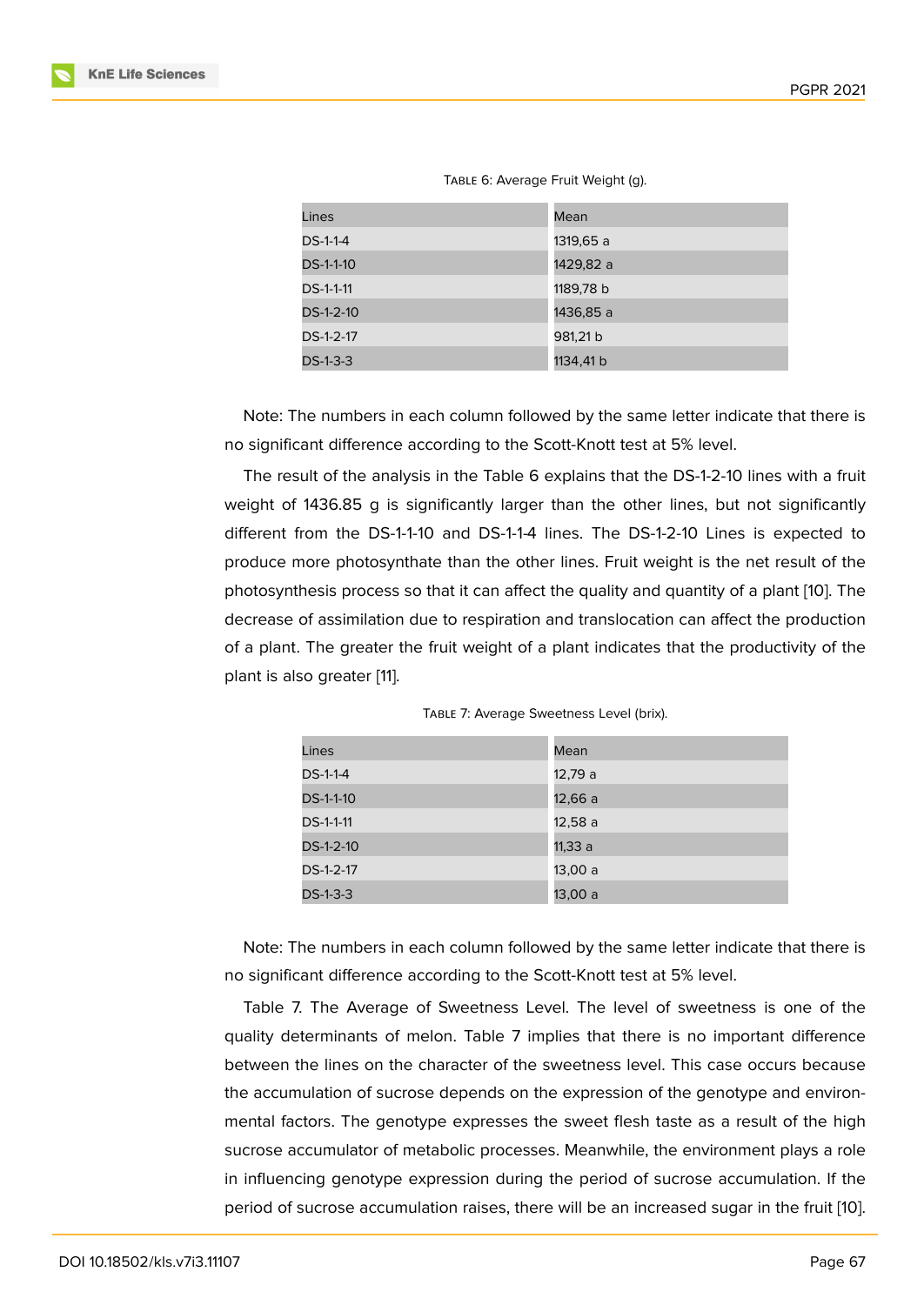| Variable      | $\sigma^2 g$ |        | $σ²p$ %CGV      | %AGP    | %h <sup>2</sup> <sub>bs</sub> |
|---------------|--------------|--------|-----------------|---------|-------------------------------|
| PH 2 WAP (cm) | 514,93       | 608,91 | 43,56 s 46,43 t |         | 84,56 t                       |
| PH 3 WAP (cm) | 946,5        | 1428,5 | 24,07 s         | 22,71 t | 66,25 t                       |
| SD 2 WAP (cm) | 0,0028       | 0,015  | 6,01r           | 2,96 r  | 18,17 r                       |
| SD 3 WAP (cm) | 0,00013      | 0,014  | 0,91 r          | 0,11 r  | 0,91r                         |
| AFM (days)    | 9,39         | 12,58  | 14,03 r         | 14,05 t | 74,65 t                       |
| AFF (days)    | 4,53         | 5,97   | 7,57 r          | 7,64 ct | 75,83 t                       |
| HC (cm)       | 3,16         | 6,73   | 4,22r           | 3,35 ar | 47,02 s                       |
| VC (cm)       | 4,39         | 12,49  | 4,73 r          | 3,25 r  | 35,19s                        |
| TF (cm)       | 0,15         | 0,19   | 10,51r          | 10,74 t | 77,89 t                       |
| FW (gr)       | 25,976       | 51,131 | 12,91r          | 10,66 t | 50,81 t                       |
| LS (brix)     | 0,2003       | 0,97   | 3,56r           | 1,87 r  | 20,61 s                       |

Note : PH = Plant Height, SD = Stem Diameter, AFM = Flowering Age of Male Flowers, AFF = Flowering Age of Female Flowers, HC = Horizontal Circumference, VC = Vertical Circumference, TDB = Thickness of Flesh, BB = Fruit Weight, TK = Level Sweetness, σ $^2$ g = Genetic Variance, σ $^2p$  = Phenotypic Variance, CGV= Coefficient of Genetic Varian, h $^2{}_{bs}$  = Heritability in the broadest sense, EGP= Expected Genetic Progress, r = low, ar = moderately low,  $s =$  moderate,  $ct =$  moderately high,  $t =$  high

Table 8 displays the estimated value of the genetic parameters of all the characters in the used lines. The calculation of the coefficient of divergence is utilized to estimate the level of divergence between populations in certain characters. The criteria for the coefficient of genetic divergence are 0-25% (low), 25-50% (medium), 50-75% (high), and >75% (very high) [12]. The results of the analysis of the coefficient of genetic divergence for all characters in each Lines obtain a value that is classified as low, except for the character of plant height at 2 and 3 WAP (Weeks After Planting), which is allocated as moderate. A l[ow](#page-9-0) coefficient of genetic divergence means that the divergence of characters is narrow. The narrowness of the coefficient of genetic divergence indicates that the genetic background of the characters in the tested lines has a close relationship with the observed characters [13].

The analysis of the expected genetic progress on the observed characters with a selection intensity of 30% shows varied results. The intensity of the selection is determined based on the nu[mb](#page-9-1)er of samples taken in each experimental unit. The criteria for the Coefficient of Genetic Expectancy (CGE) are 0 < CGE 3.3% (low), 3.3% < CGE 6.6% (somewhat low), 6.6% < CGE 10% (enough high), and CGE >10% (high) [14]. Plant characters that have high CGE values are plant height at 2 WAP (46.43%) and 3 WAP (22.71%), the flowering age of male flower (14.05%), flesh thickness (10.74%), and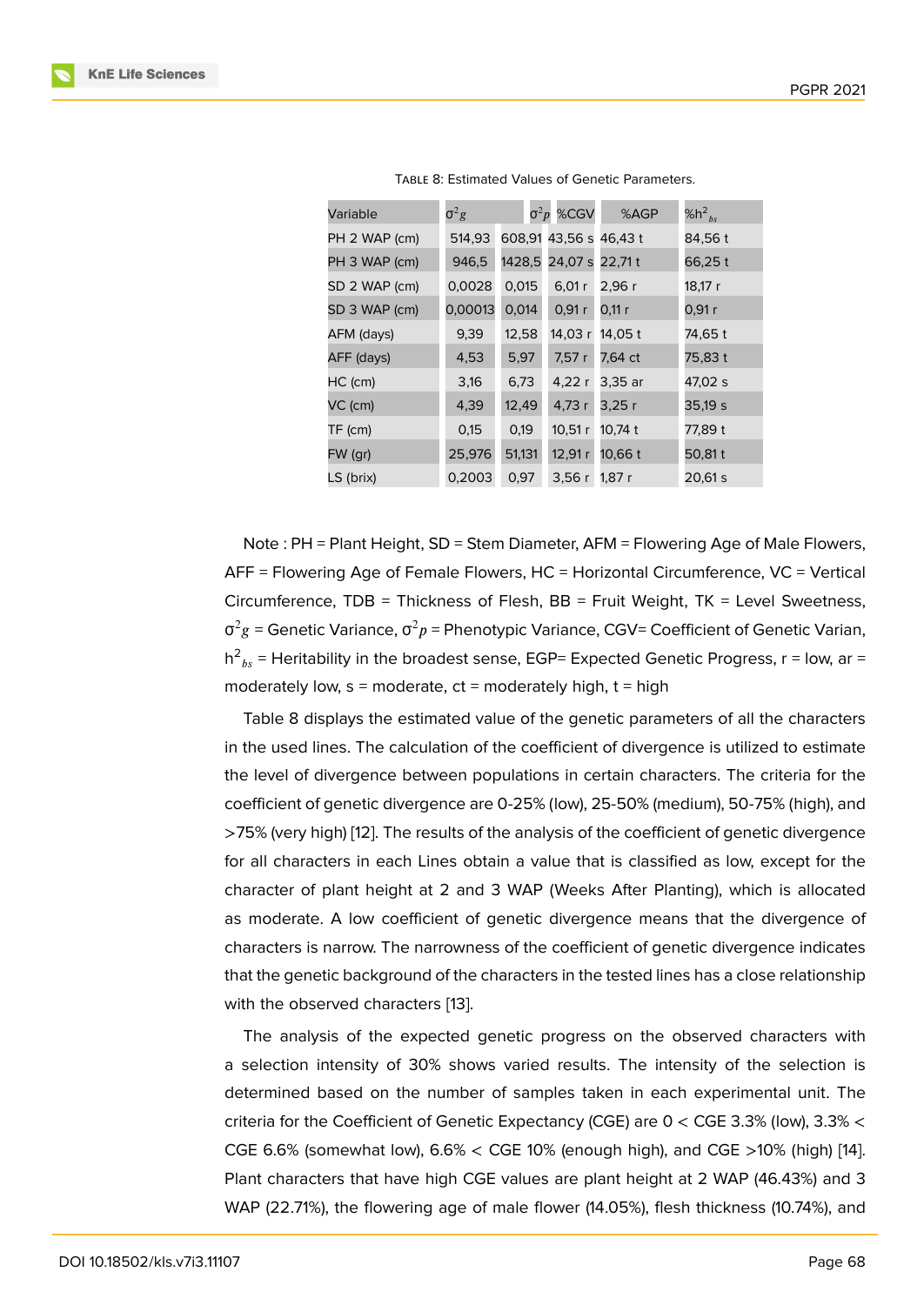fruit weight (10.66%). The estimated value of the expected genetic progress reflects how much a character will increase if one selection cycle is applied to the population. A high predictive value of CGE indicates that the selection to be carried out on the population will be effective and efficient, whereas if the predictive value of genetic progress is low, it indicates that if the selection is carried out on the population, the selection activity has not been effective and efficient [4].

Analysis of heritability in the broad sense of each character in the observed lines earns varied values. The heritability value in a high-broad sense is in the character of plant height at 2 WAP (84.56%), [fr](#page-8-2)uit flesh thickness (77.89%), female flower age (75.83%) and male flower (74.65%), plant height at 3 WAP (66.25%), and fruit weight (50.81%). Research on heterosis and heritability on the character and yield of melons attains heritability values in a broad sense which are determined as high, namely on the characters of plant height, flowering age, flesh thickness, and fruit weight [15]. The heritability value in a broad sense is used to estimate the size of the genetic and environmental, which can influence the visible plant characters. If the genetic influence affects a character, the greater the heritability value will be higher. Howev[er,](#page-9-2) if the environmental influence is greater, then the heritability value will be lower [4].

The characters of horizontal and vertical circumference, also the fruit sweetness level have heritability values in a broad sense, which are classified as moderate. This case can be provoked by an increased environmental temperature duri[ng](#page-8-2) the fruit enlargement process. High temperatures lead to greater evapotranspiration so that the plants become deprived of water and nutrients [2]. The addition of potassium at fertilization can increase the sweetness of the fruit [16], while excess nitrogen can reduce the quality of melons, namely reducing the level of sweetness, increasing the fruit cavity, and reducing the thickness of the flesh [17].

Based on the analysis results of variance, the D[S-1](#page-9-3)-2-10 Lines has the characteristics of plant height, flowering age of male flower (staminate), flowering age of female flower (pistillate), vertical circumference, and fr[uit](#page-9-4) weight that are superior to other lines. On the other hand, some of these characters have heritability values in terms of high broad sense, except for the vertical circumference character. A character that has high heritability estimation is more effective in selecting due to the genetic factors have a greater influence on the appearance of a character. A trait that is more controlled by genetic factors will be very likely to be passed on to their offspring, but for traits that are controlled by environmental factors, it cannot be passed on to their offspring. S3 generation plants are plants which seeds all come from S2 generation plants - which is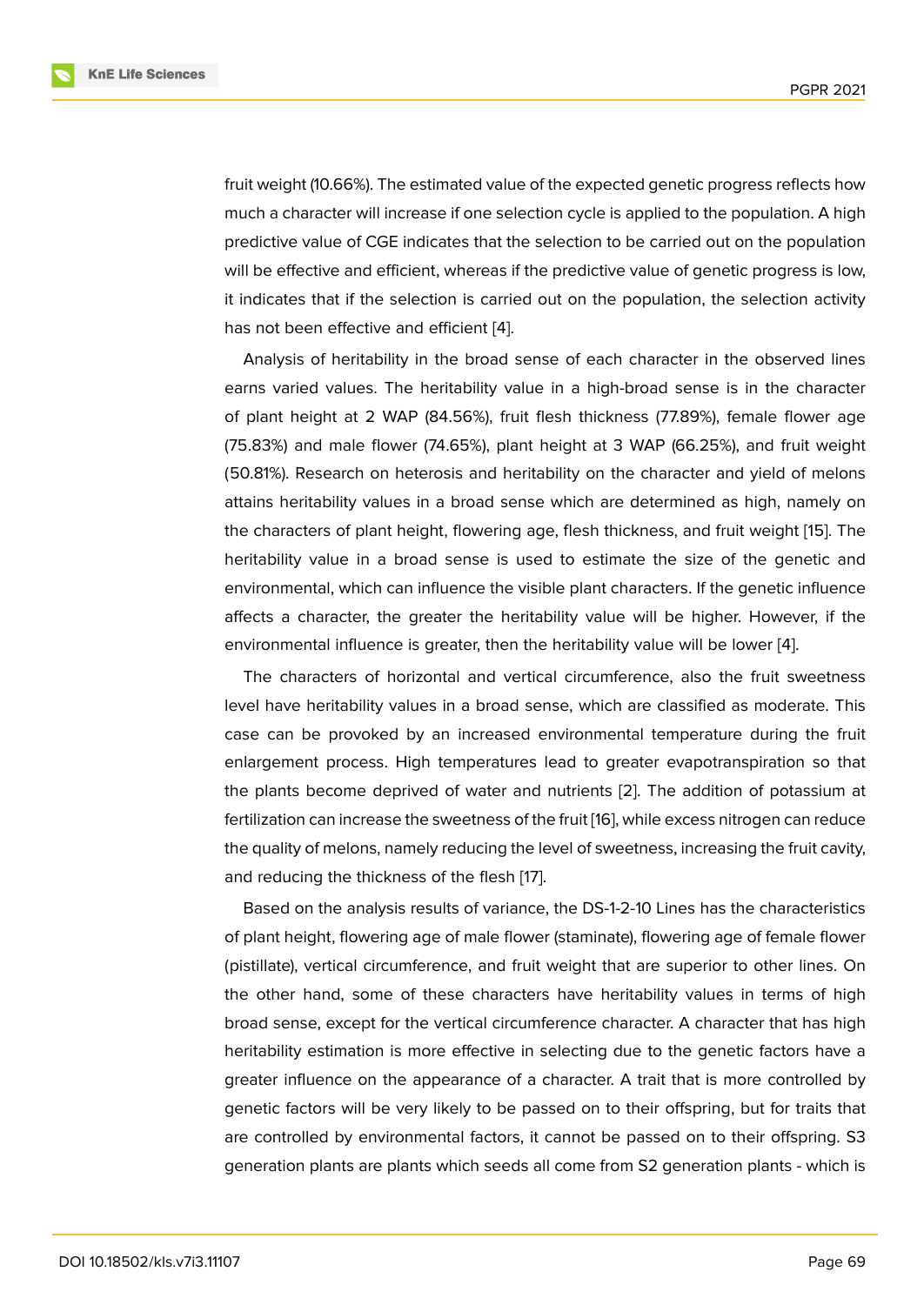a very essential generation. Segregation can occur in the S3 generation if the selected S2 plant turns out to be heterozygous [18].

# **4. Conclusion**

The coefficient of genetic divergence of plant height characters aged 2 and 3 WAP is moderate, while other characters are low in the S3 generation melon lines observed. The heritability value in a broad sense is high, which is the character of plant height at 2 WAP (84.56%), fruit flesh thickness (77.89%), female flower age (75.83%) and male (74.65%), plant height at 3 WAP (66.25%), and fruit weight (50.81%). The DS-1-2-10 Lines has the greatest yield on the characters of plant height, early-ripening period of male and female flowers, vertical circumference, and fruit weight.

### **References**

- [1] Daryono BS, Maryanto SD, Purnomo P, Sidiq Y. Pengembangan sentra budidaya melon di pantai bocor kabupaten kebumen melalui implementasi education for sustainable development. Jurnal Bioeksperimen. 2016;2(1):44-53.
- <span id="page-8-0"></span>[2] Christy J. Respon peningkatan produksi buah tanaman melon (*Cucumis melo* L.) secara Hidroponik. Agrium. 2020;22(3):852-1077.
- <span id="page-8-3"></span>[3] Huda AN, Suwarno WB, Maharijaya A. Karakteristik buhan melon (*Cucumis melo* L.) pada 5 stadia kematangan. Journal of Agronomy. 2018;46(3):298-305.
- <span id="page-8-1"></span>[4] Zulfikri, Hayati E, Nasir M. Penampilan fenotipik, parameter genetik karakter hasil dan komponen hasil tanaman melon (*Cucumis melo*). Jurnal Floratek. 2015;10(2):1-11.
- <span id="page-8-2"></span>[5] Hakim AE, Atmajaya AP, Karyawati D. Soil moisture controlling using wireless sensor network system in smart agriculture. Journal of Electrical Electronic Control and Automotive Engineering ( JEECAE). 2019;4:217-222.
- <span id="page-8-4"></span>[6] Bramasto Y, Kurniawati PP. Potensi produksi buah mindi besar (*Melia azedarach* L.) pada beberapa kelas diameter batang. Bogor: Balai Penelitian Teknologi Perbenihan Tanaman Hutan; 2014.
- [7] Rasilatu F, Musa N, Pambengo W. Respon produksi dua varietas tanaman melon (*Cucumis melo* l.) terhadap waktu pemangkasan pucuk. Jurnal Agrotekotropika. 2016;5(3):321-326.
- [8] Rahayu A, Serhalawan RJ, Munandar E. Produksi dan kualitas buah melon (*Cucumis melo* L.) pada jumlah buah per tanaman yang berbeda. Jurnal Pertanian. 2011;2(2):139-144.